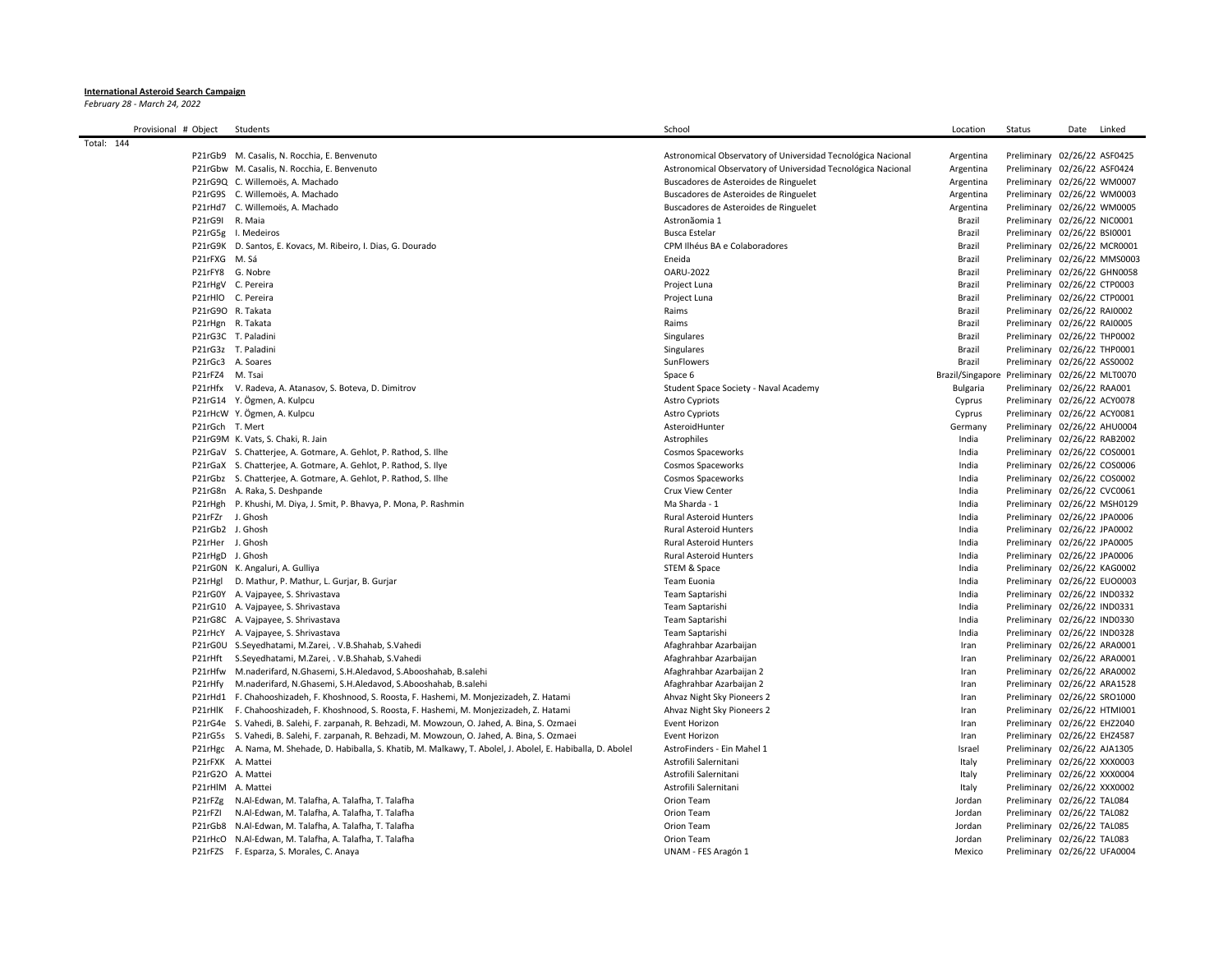|                 | P21rGaF F. Esparza, S. Morales, C. Anaya                                                        | UNAM - FES Aragón 1                     | Mexico     | Preliminary 02/26/22 UFA0003 |
|-----------------|-------------------------------------------------------------------------------------------------|-----------------------------------------|------------|------------------------------|
| P21rFYP R.M.    |                                                                                                 | UNAM - FES Aragón 2                     | Mexico     | Preliminary 02/26/22 UFA0024 |
| P21rFZF         | R. M.                                                                                           | UNAM - FES Aragón 2                     | Mexico     | Preliminary 02/26/22 UFA0025 |
| P21rFXC         | A. Izidine, B. Machipane, N. Alfredo, E. Jequecene                                              | Detetives do Cosmos                     | Mozambique | Preliminary 02/26/22 EDJ0001 |
| P21rGbI         | A. Idris                                                                                        | Astronomers without Borders Nigeria Pro | Nigeria    | Preliminary 02/26/22 TNG0001 |
|                 | P21rHgk F. Polewaczyk                                                                           | Sky Hunters                             | Poland     | Preliminary 02/26/22 SKH0301 |
|                 | P21rFYd V. Lazanu, B. Lazanu                                                                    | Sirius Astronomical Association         | Romania    | Preliminary 02/26/22 SAA0002 |
|                 | P21rGaP E. Li, A. Li                                                                            | Singapore                               | Singapore  | Preliminary 02/26/22 SGP0001 |
|                 | P21rGb7 D. Kelum, Y. Promodya, S. mandila, H. Navodya                                           | Hiru                                    | Sri Lanka  | Preliminary 02/26/22 HRU0001 |
|                 | P21rGaO R.S.Kalugalaarachchi, S.S.Kalugalaarachchi                                              | <b>Rabid Seekers</b>                    | Sri Lanka  | Preliminary 02/26/22 RSK0003 |
|                 | P21rG15 S. Harris, N. Cho, S. Harris                                                            | Falcon                                  | <b>USA</b> | Preliminary 02/26/22 FAL0220 |
|                 | P21rGaB S. Harris, N. Cho, S. Harris                                                            | Falcon                                  | <b>USA</b> | Preliminary 02/26/22 FAL0221 |
| P21rG5i         | D. Crowson, J. Philpot                                                                          | Space Rock Hounds                       | <b>USA</b> | Preliminary 02/26/22 SRH0722 |
|                 |                                                                                                 |                                         |            |                              |
| P21rKAj         | C. Willemoës, A. Machado                                                                        | Buscadores de Asteroides de Ringuelet   | Argentina  | Preliminary 02/27/22 WM0010  |
| P21rJrn         | J. Leonet, D. Silva, S. Felix, N. Carneiro, R. Lopes, A. Pereira                                | Calisto 10                              | Brazil     | Preliminary 02/27/22 ART1622 |
| P21rKBS         | D. Santos, E. Kovacs, M. Ribeiro, I. Dias, G. Dourado                                           | CPM Ilhéus BA e Colaboradores           | Brazil     | Preliminary 02/27/22 DAS0002 |
| P21rJso         | T. Assis                                                                                        | Nicolinha&Kids 2                        | Brazil     | Preliminary 02/27/22 TSA0001 |
| P21rJrR         | T. Paladini                                                                                     | Singulares                              | Brazil     | Preliminary 02/27/22 THP0001 |
| P21rJtS         | A. Soares                                                                                       | SunFlowers                              | Brazil     | Preliminary 02/27/22 ASS0004 |
| P21rJtD         | M. Clara                                                                                        | Tunguska21                              | Brazil     | Preliminary 02/27/22 MCG0001 |
| P21rKAA         | V. Radeva, A. Atanasov, S. Boteva, D. Dimitrov                                                  | Student Space Society - Naval Academy   | Bulgaria   | Preliminary 02/27/22 RAA001  |
| P21rKB0         | V. Radeva, A. Atanasov, S. Boteva, D. Dimitrov                                                  |                                         |            | Preliminary 02/27/22 RAA002  |
|                 | Y. Ögmen                                                                                        | Student Space Society - Naval Academy   | Bulgaria   |                              |
| P21rJui         |                                                                                                 | <b>Astro Cypriots</b>                   | Cyprus     | Preliminary 02/27/22 ACY0083 |
| P21rJsj         | S. Chatterjee, A. Gotmare, A. Gehlot, P. Rathod, S. Ilhe                                        | Cosmos Spaceworks                       | India      | Preliminary 02/27/22 COS0004 |
| P21rKBy         | P. Khushi, M. Diya, J. Smit, P. Bhavya, P. Mona, P. Rashmin                                     | Ma Sharda - 1                           | India      | Preliminary 02/27/22 MSH0135 |
| P21rJs4         | S. Dasgupta, L. Gurjar                                                                          | New Horizons                            | India      | Preliminary 02/27/22 HSU0100 |
| P21rKAI         | D. Mathur, P. Mathur, L. Gurjar, B. Gurjar                                                      | Team Euonia                             | India      | Preliminary 02/27/22 EUO0007 |
| P21rJti         | S.Seyedhatami, M.Zarei, . V.B.Shahab, S.Vahedi                                                  | Afaghrahbar Azarbaijan                  | Iran       | Preliminary 02/27/22 ARA0009 |
| P21rJur         | S.Seyedhatami, M.Zarei, . V.B.Shahab, S.Vahedi                                                  | Afaghrahbar Azarbaijan                  | Iran       | Preliminary 02/27/22 ARA1200 |
| P21rJtz         | M.Kazemipour, MH.Kaboli, N.Monjezizadeh, M.Fathi, N.Bamzad                                      | Ahvaz Night Sky Pioneers 1              | Iran       | Preliminary 02/27/22 MHK5001 |
| P21rJrO         | F. Chahooshizadeh, F. Khoshnood, S. Roosta, F. Hashemi, M. Monjezizadeh, Z. Hatami              | Ahvaz Night Sky Pioneers 2              | Iran       | Preliminary 02/27/22 SRO1002 |
| P21rJrZ         | Z. Hardani-Asl, D. Namdarian, J. Dezhagah, A. Azizy, M. Zalaghian, M. Shams                     | Ahvaz Night Sky Pioneers 3              | Iran       | Preliminary 02/27/22 JDZ0100 |
|                 | P21rKBQ S. Vahedi, B. Salehi, F. zarpanah, R. Behzadi, M. Mowzoun, O. Jahed, A. Bina, S. Ozmaei | Event Horizon                           | Iran       | Preliminary 02/27/22 EHZ2243 |
| P21rJtH         | V.Chemane, L.Zita, G.Massunguine                                                                | Deep Space                              | Mozambique | Preliminary 02/27/22 VC0001  |
| P21rJtJ         | D. Saghir, F. Batool, N. Rauf, R. Ayub                                                          | IST - Omega                             | Pakistan   | Preliminary 02/27/22 IST1131 |
|                 | P21rKAM V. Lazanu, B. Lazanu                                                                    | Sirius Astronomical Association         | Romania    | Preliminary 02/27/22 SAA0004 |
|                 | P21rKAP V. Lazanu, B. Lazanu                                                                    | Sirius Astronomical Association         | Romania    | Preliminary 02/27/22 SAA0005 |
|                 | P21rKAK S.T.P.Savisara                                                                          | Andromeda                               | Sri Lanka  | Preliminary 02/27/22 AND0008 |
|                 | P21rKBF S.T.P.Savisara                                                                          | Andromeda                               | Sri Lanka  | Preliminary 02/27/22 AND0003 |
| P21rJrW         | M. Hotka, V.Grossi, B. Young                                                                    | Route 66 Rocks                          | <b>USA</b> | Preliminary 02/27/22 BY305B  |
| P21rJtF         | D. Crowson, J. Philpot                                                                          | Space Rock Hounds                       | <b>USA</b> | Preliminary 02/27/22 SRH0724 |
|                 |                                                                                                 |                                         |            |                              |
|                 | P21s6o1 A. Andrade, D. Andrade, J. Andrade, L. Andrade, J. Coutinho, B. Costa                   | Ad Astra                                | Brazil     | Preliminary 03/01/22 ACS0025 |
| P21s6nP         | D. Santos, L. Silva                                                                             | CPM Ilhéus BA e Colaboradores           | Brazil     | Preliminary 03/01/22 LKS0001 |
| P21s6pL         | M. Neves                                                                                        | Curie Kepler                            | Brazil     | Preliminary 03/01/22 MN0001  |
|                 | P21s6p8 G. Nobre                                                                                | <b>OARU-2022</b>                        | Brazil     | Preliminary 03/01/22 GHN0059 |
|                 | P21s6pd R. Takata                                                                               | Raims                                   | Brazil     | Preliminary 03/01/22 RAI0004 |
| P21s6pb         | N. Monteiro, L. Vieira                                                                          | SOH                                     | Brazil     | Preliminary 03/01/22 NMM0026 |
|                 | P21s6nF Y. Ögmen, S. Sadisönmez                                                                 | <b>Astro Cypriots</b>                   | Cyprus     | Preliminary 03/01/22 ACY0084 |
| P21s6oR T. Mert |                                                                                                 | AsteroidHunter                          | Germany    | Preliminary 03/01/22 AHU0007 |
|                 | P21s80A A. Raka, S. Deshpande, S. Loya, S. Loya                                                 | Crux View Center                        | India      | Preliminary 03/01/22 CVC0129 |
| P21s6oi         | S. NSugumar, D. Mitali, A. Rohan, S. Gouthamei                                                  | Mars India Observatory                  | India      | Preliminary 03/01/22 MIO0429 |
|                 | P21s6nR P. Mittal, K. Mittal                                                                    | Team Invincible                         | India      | Preliminary 03/01/22 INV0001 |
|                 | P21s6pO Z. Hardani-Asl, D. Namdarian, J. Dezhagah, A. Azizy, M. Zalaghian, M. Shams             | Ahvaz Night Sky Pioneers 3              | Iran       | Preliminary 03/01/22 ZHR1000 |
|                 | P21s6oa A. Mattei                                                                               | Astrofili Salernitani                   | Italy      | Preliminary 03/01/22 YYY0001 |
|                 | P21s6oS N.Al-Edwan, M. Talafha, A. Talafha, T. Talafha                                          | Orion Team                              | Jordan     | Preliminary 03/01/22 TAL987  |
|                 | P21s80H F. Esparza, S. Morales, C. Anaya, A. Martinez, M. Lima                                  | UNAM - FES Aragón 1                     | Mexico     | Preliminary 03/01/22 UFA0006 |
|                 |                                                                                                 |                                         |            |                              |